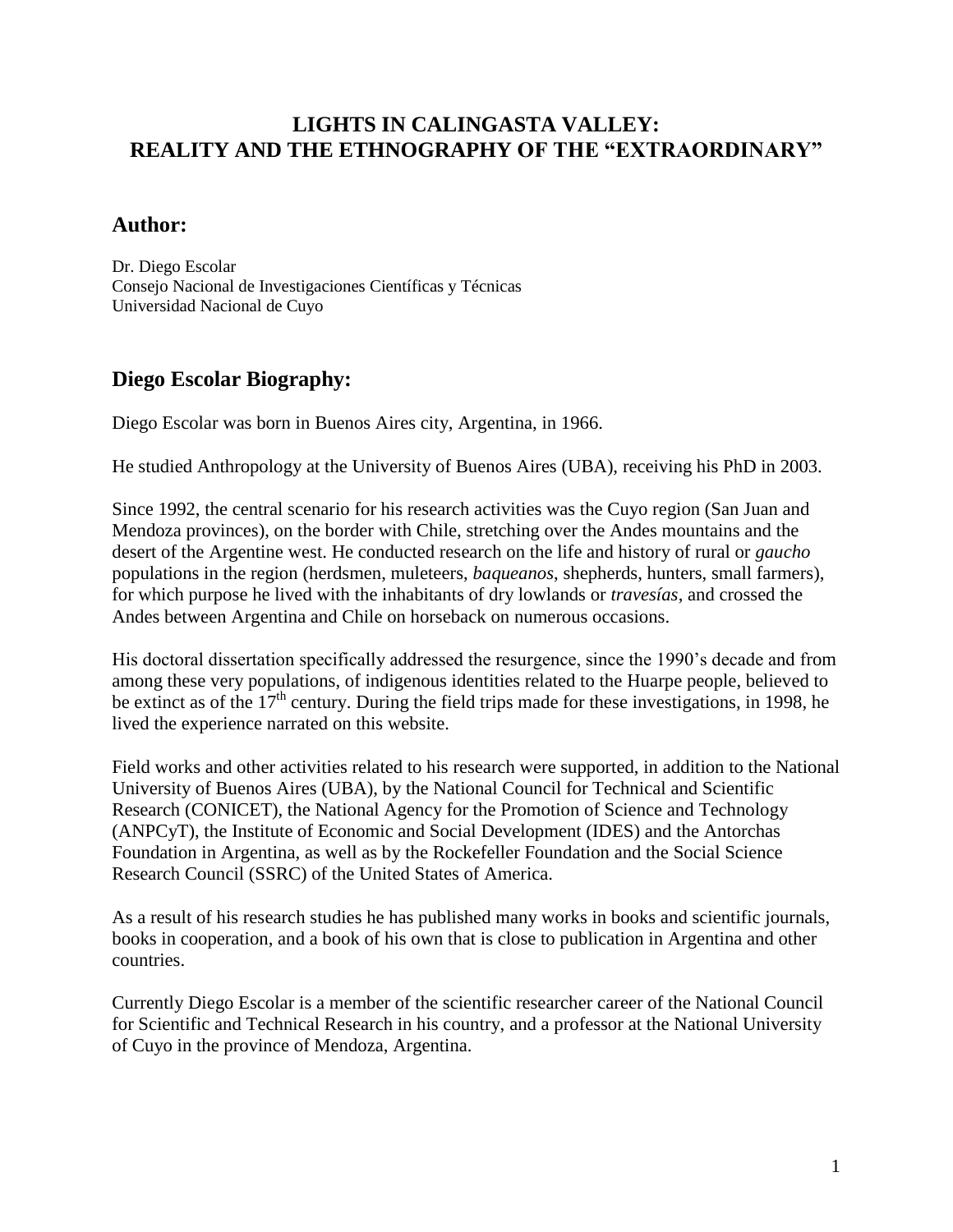## **LIGHTS IN CALINGASTA VALLEY: REALITY AND THE ETHNOGRAPHY OF THE "EXTRAORDINARY"**

By:

**Dr. Diego Escolar** Consejo Nacional de Investigaciones Científicas y Técnicas Universidad Nacional de Cuyo

### **Abstract:**

The confrontation with extraordinary events that question our own conceptions of "reality" seems to be one of the more seductive expectations of the ethnographical experience. Starting with description of my own fieldwork experiences of interaction with extraordinary light phenomena in the Andes of Argentina, I will analyze to what extent scientific gap in the research of the "extraordinary" can be intended from anthropological praxis and discursive genres.

## **PART I: THE ANOMALOUS SIGHTING EXPERIENCE:**



I take my time letting the reins loose from the burned post of the old telegraph and then I follow the rest of the "Brancaleone Army" of the hunters-horse thieves who disappear among the bushes, the stones, in this arid valley at the west of Argentina, near the Chilean border; and at the top of the Andean Range golden and red clouds appear, the last chromatic senders of the Pacific. The spurs clashing and the horse teeth bouncing on the bit. While I start to gallop, the magic of this habitat permits, certainly, to notice the chaos in this desert. The horsemen seem to form an only heart in movement, with systoles and diastoles getting nearer or further.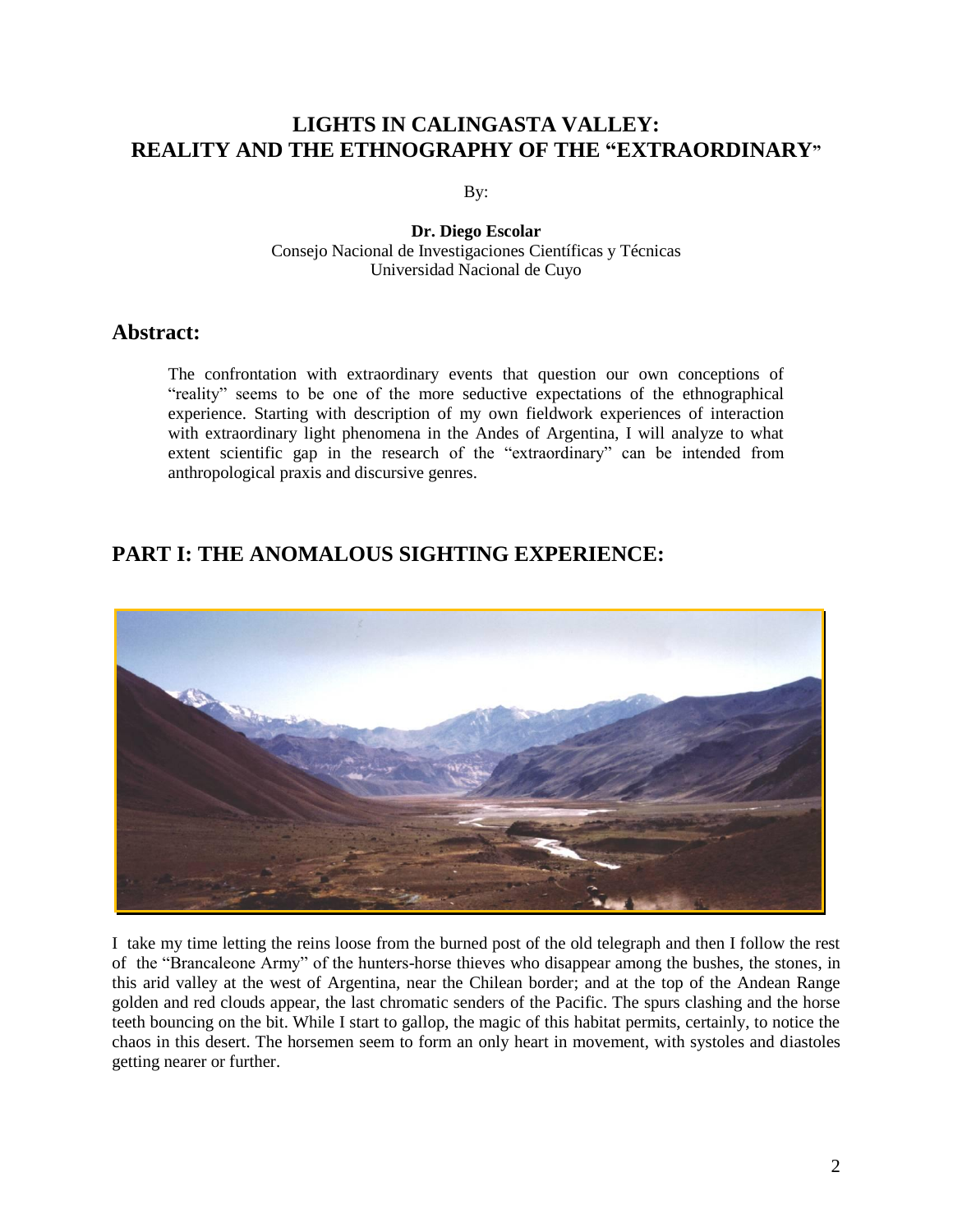An approach in our march joins us and Osvaldo with his bad temper protests for our late departure. Carlos tells again his theory of the "lights that appear and follow the trucks" near the Pampa del Leoncito, which we must cross in our journey towards the Cordillera del Tigre. We are fed up with his story, which is not new nor surprising, because of the dozens of hours of recordings about luces malas (bad lights), devils who speak and fight, death-watched people who were alive, lights that signals Indians mummies and treasures, combats among wizards, witches studious of their secret magic books.

Our path has reached the isolated Barreal-Uspallata road which runs like the old Inca road and the old telegraph runs from north to south between the Cordillera and Precordillera de los Andes. The horseshoes sound now on the broken asphalt. I ride in front for a while, leading the group. It is almost night now although summer days are longer and more resistant behind the tops of the Cordillera, and Osvaldo decides to take care of his own anxiety, -"That is not people" he says, pointing to a luminous point that for some minutes seems to be lighting on and off moving along the feet of the mountains. In a strange fluorescent green, at a distance of several kilometers, it passes over a car that is coming down an old way of the observatory.



Now it hesitates in extinguishing in the table-land, towards the hills. It seems to be still, it twinkles. Then, it takes off the ground and shines with more intensity. Suddenly I realize that to my companions, that light that we have been watching for some minutes, is not an ordinary object. The bad light ("la luz mala‖), the light of a treasure, a spirit, a guide. As minutes go by, it is more difficult to explain the source or nature of the light, its movements and the variations in its'… behavior?

It comes down the table-land at high speed, moving and leveling with the land, among bushes, stones and furrows of dry rivers. It stops its flight between the foot of the hill and the road. It has made some five kilometers in no more than ten seconds, not in a straight line towards us but in a direction that would cut our way nearly five hundred meters ahead..

It disappears. Some minutes later, it appears again on the table-land but nearer, it comes in a straight line towards us; it stops and turns off again. The same thing happens several times, like a sequence. While we go on our way, each time it appears it does it in the same place in relation to us, just as if it had been moving in an invisible and parallel way. Or…were they another light, coming down the hill, getting nearer? We tried to reason: the *gendarmes* (rangers or frontier policemen) must have started a search. Surely, someone noticed our departure from the village and talked about us. The lights come from their headlights or from their vehicles. "But it is not people"- someone insists, besides the strange color, no noise of broken branches nor stones, not even engines. And the speed? There is no fright, but there is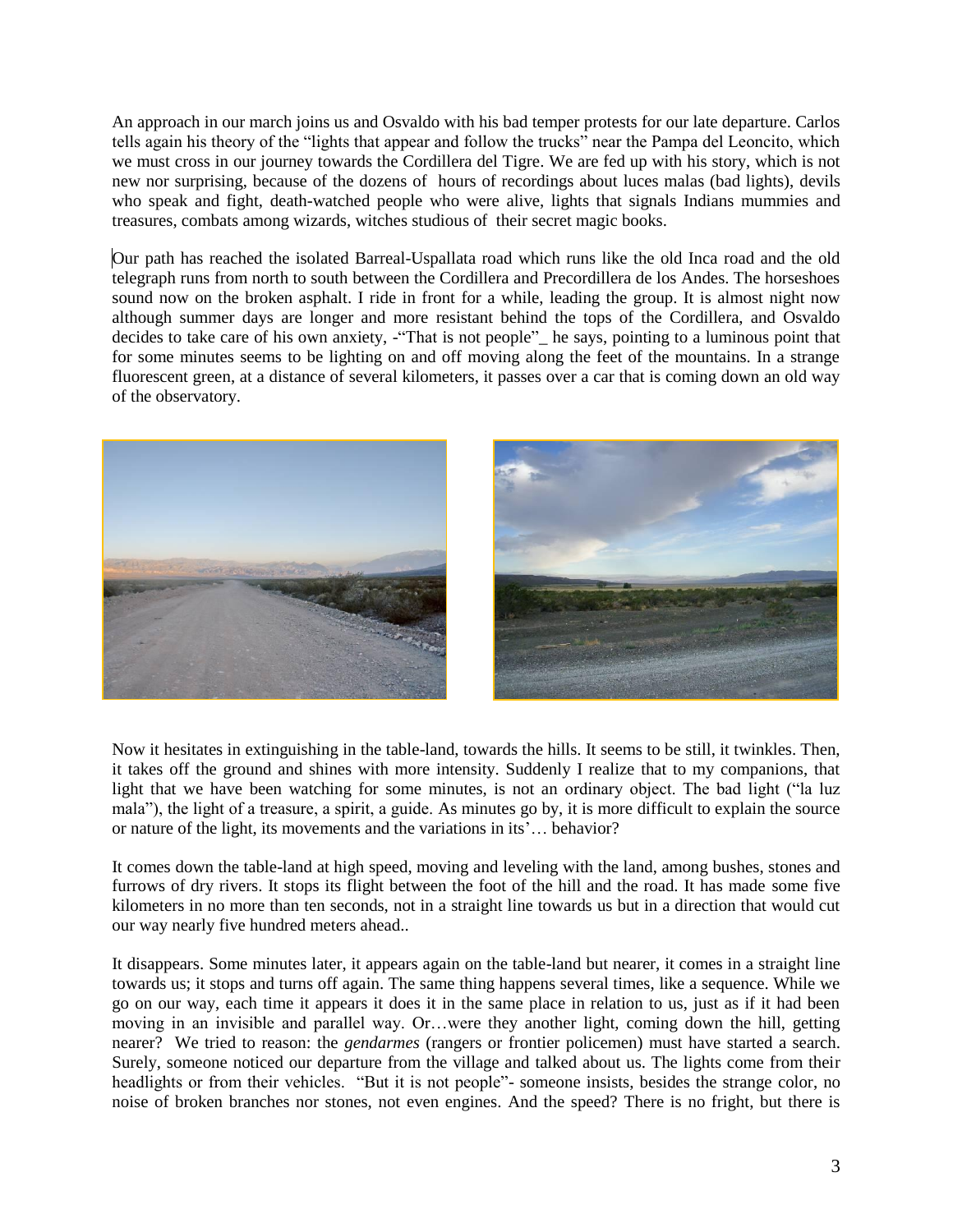anxiety, although not much can be done as in this desert there is nowhere to hide and the village is 25 kilometers away.

Now the light follows behind and to one side: intermittent, it gets closer so fast over the land that it appears to be going to collide against us, but then it stops or blinks off. Suddenly we see it on again at one hundred meters from the shoulder of the road, where we have just passed. Its size may be like a football. We stopped to look at it while the horses-to our surprise-only show indifference. Suddenly it moves like a pinball in the air, elevating to five or ten meters and descending in no more than one second. Bravely or in a silly way we march again, as if nothing extraordinary was so important as to interrupt our journey.

It may be half past ten pm. And night has come. A freezing wind makes us think where to spend the night, have a rest, light a fire and roast the meat a little. In this area there is no shelter, except the old man´s hut who Carlos knows, but formality advices us not to meet anybody. Four men with a light cargoat such an hour in the night- are not advisable company; furthermore, the old man had lost a herd of goats which had dispersed wild, towards the south and we could have hunted them, with his expert orientation. To make matters worse, we are still very far from our destination, there are ten hours more to ride.

We should ride aside of the road because towards the south the lights of a car can be seen, probably in ten minutes it will reach us. According to our location, it is necessary to get aside of the road to go across the famous Pampa del Leoncito, where there is not even a tiny bush to protect ourselves. The Pampa, which stands parallel to our right, is a gigantic depression of white clay, as flat as a billiard table, of a length of 12 kilometers, and a width of 6 kilometers. This ancient alluvial layer, where the waters of the Andean Range and the Precordillera drain, is not further than five hundred meters from the road and one must go across a line covered with the typical vegetation of the region.



Several minutes have passed, half an hour perhaps, when we pass along the ruins of the old farm "Leoncito de Abajo", where the hut of the old man stands. Did the dogs bark? A wire fence does not let us go ahead, so we turn left, to the south again, trying to see where it ends. We get across another wire fence, it is evident we are in a fenced site and the only thing to do is return to the road, go on south and face the Pampa again.

Everything OK now. The fenced zone behind us. The mare is a little tired. Just in time, because the lights of the car can be seen at the border of the horizon, but evidently it is coming slowly.

We advance a hundred meters when Osvaldo stops. A small and weak light, like a star, a single cold white-greenish light comes flashing south. It is no more over the road, it is coming but not in a straight way but in a long and continuous zigzag. The gendarmes, the rangers perhaps…but…are they going to get up at such an hour? Or stop drinking to wait for four assholes riding in the country? Anyway we must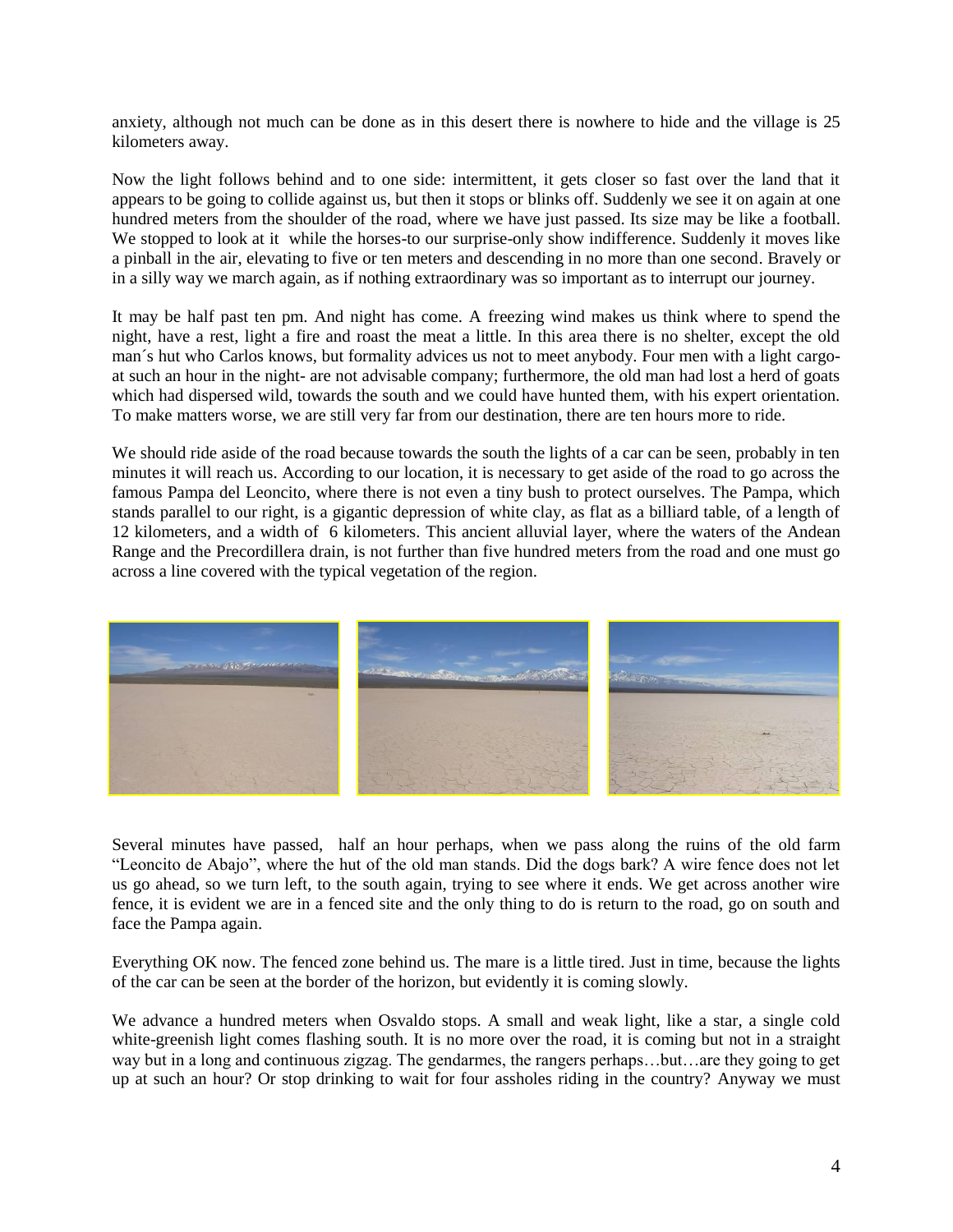escape. We are retiring north. However, it is coming nearer while we continue our forced march. Now we notice some orange-reddish resplendence on the top of it.



Do I see another light, too? Or does Carlos mention it? Or Osvaldo? We have dispersed a little; Osvaldo and his son in front and Carlos and I nearly 30 meters behind. We are going to the old man´s hut, fortunately, the woodland is a little thicker now. I take a bullet out of the chamber of my gun, as if this made me less dangerous at the time we get caught. But if they are not gendarmes? I remember the stories about planes that land illegally in the Pampa. Vehicles, the kind of lights that appeared before do not seem to be according to the economical possibilities of the local gendarmes posts. Besides, they are not patrolling this area: the post at the entrance of the village, where the road begins, is unoccupied this year without any explanation.

But the light, being nearer, makes us doubt again: although it has the size of a big vehicle, its reddish resplendence is not seen now and it is clearly a luminous mass which does not project light rays like headlights or reflectors but it seems to lighten with a weak reflection around itself, with a cold and dim light. It looks like a big flat star, with the intensity of a firefly, that lightens without dazzling. There is a strange incongruence between its respectable size and the low luminous intensity. There is no noise. Its zigzag is near and it is "combing" the area. There is no time to escape and we only hope not to be found, if they have not seen us yet. In case it is some security force I will have to get rid of my gun, and try to look for it later.

Osvaldo is very nervous and his son completely mute while they ride looking for a shelter. Carlos and I, behind them, looking with a different attitude. In spite of being worried, I have not stopped telling jokes, as a matter of fact I remember dozens of situations which I lived with more anguish than this one. Carlos seems to feel no fear at all, and he almost wishes to face "the thing". A couple of minutes ago he insisted in not being afraid of the light, in talking to it. In this way the lights guide the brave to those who send it. I feel a kind of emotional anesthesia, thinking we are disorientated and at the same time peaceful in this situation. Why we don't felt panic and escaped at a full gallop yet?

The light, that seems to have a body although it is not similar to anything I know. A light whose brightness I notice among the near bushes. It is suspended in a slow advance at only fifty meters. Osvaldo and his son continue going further. We go round a big bush to hide ourselves. Not noticing the urgency of our escape Carlos gets off his horse and begins to urinate. I stop at his side but I stay on horseback. I remember I have the gun but I do not dare to touch it. It seems to me a silly reaction.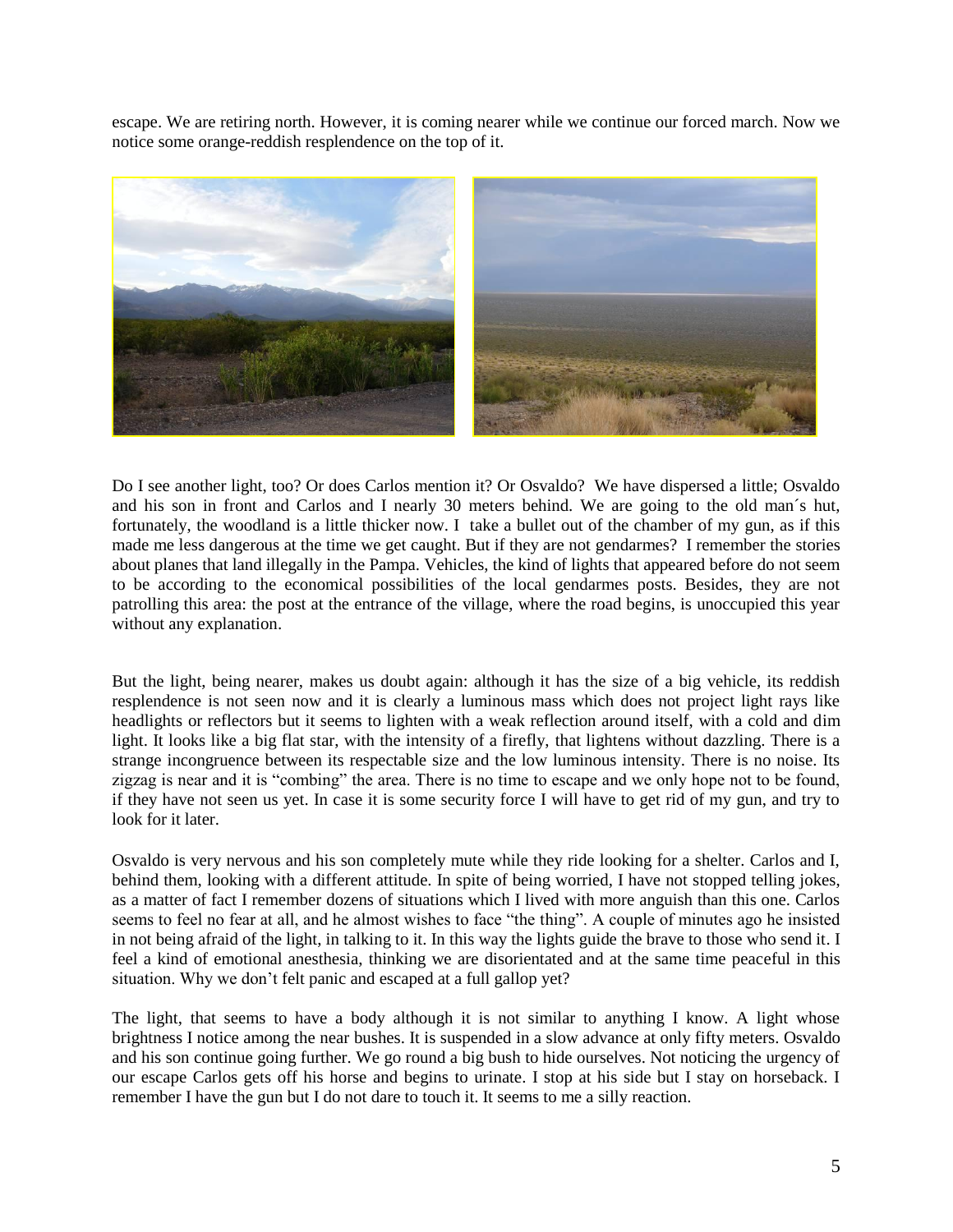I see Carlos´ face white-lightened while he urinates, lightened the same as our horses and the ground. There is no terror but suspense. I remember that Don Alejandro, the old mixed mapuche Indian from the South of Chile, that had taught me about riding horses and many other rural things when I was teenager, told me about the dissuasive effect that knives with a silver handle had among elves and ghosts. But it is difficult for me to put it on my back, between the shoulder blades and with the edge outwards. Steadily I hold the silver handle of my long knife, just on my hip. The light is partially covered by one or two bushes, not more than fifteen meters away. No noise, no heat. Does it have orange and red reflections, and rather a more intense nucleus inside? I do not know if it is difficult to watch, I do not know if we avoid to watch it , I do not know what the others are doing, not even what I am doing. Here I am standing, with the horse and the mare quiet.

Now I am riding again with Carlos, Osvaldo and his son. The light, behind, seems to be stopped. Suddenly, we are against a wire fence. However, the light begins to go backwards slowly. We stay by the fence and a new light turns on beyond it. –"It is the old man with a lantern! He heard us and is watching what is happening. Will he shoot us?"-I think. It may be an old kerosene lantern, I say to myself, because it does not project a beam.

The light has now grown as a big star almost touching the ground and now we really feel surrounded. Is very near, it moves very slowly and makes a long circle: "Look, they are tracing us!" Osvaldo is right. We are exactly on the other side of the fence and the light follows in detail our previous movements looking for a way out of the site. Now it is more surprising for me: "Get ready to fight with the devil!" Osvaldo concludes. The light is now at some fifteen meters and changing colors red-orange. I hold the knife handle again. It is stopped but in a few seconds it follows back our trace and in a short time it disappears as soon as it had appeared. It is the moment now to reorganize ourselves or what is left of our emotions, with our journey across the Pampa ahead. We wait for some minutes while the light goes further north, steadily and as slowly as it had arrived. I start to put our thoughts in order of the need to cross the Pampa.

I remember the light disappearing and its soft far resplendence while we are galloping towards the Pampa, my horse with her forelegs tired now. There I stop because the saddle bags are loose, hanging over the ground, only sustained by a string. In that moment I feel fear. My companions are galloping far away. Suddenly, I realize that I am not where I thought, in the middle of the Pampa, but reaching the opposite border where the endless table land with rocks and bushes begins. We have made six kilometers in no more than five minutes, I perceive. But Carlos perceived rather the opposite: I realized that the Pampa had never ended, he would say later. However, no light has appeared. Although there is no moon the Pampa shines its ash color. We realize what a distance we have ridden. We must have gone up several kilometers, nearly ten, along a bush-patched area in a close blackness. But according to our orientation sense we have left the Pampa border five minutes ago, it means we have ridden 500 meters in a straight line. We stop to have a look. Perhaps we could make a fire, put a pot of water and some meat on it. But the show has not started.

The Pampa del Leoncito is an oval, with north to south orientation, with a length of twelve km. At our back stands the Cordillera now. We have come north and then crossed from east to west. Our bones are getting tired and it is very cold. It may be one in the morning: the light, far but perfectly seen, has just lightened towards the south end of the oval. We are not surprised any more. We attend to these events in our privileged position. Another light appears in the centre of the Pampa, towards the place that we have crossed. But as Osvaldo says, doing calculations, it is not stopped here but a little to the north, probably more than 500 metres. The light at the north end begins to fly the length of the Pampa, going south, while the other stays still. It seems to go at great speed. In that rhythm it will cross in three or four minutes. This means it goes at a speed of 300 or 400 km an hour.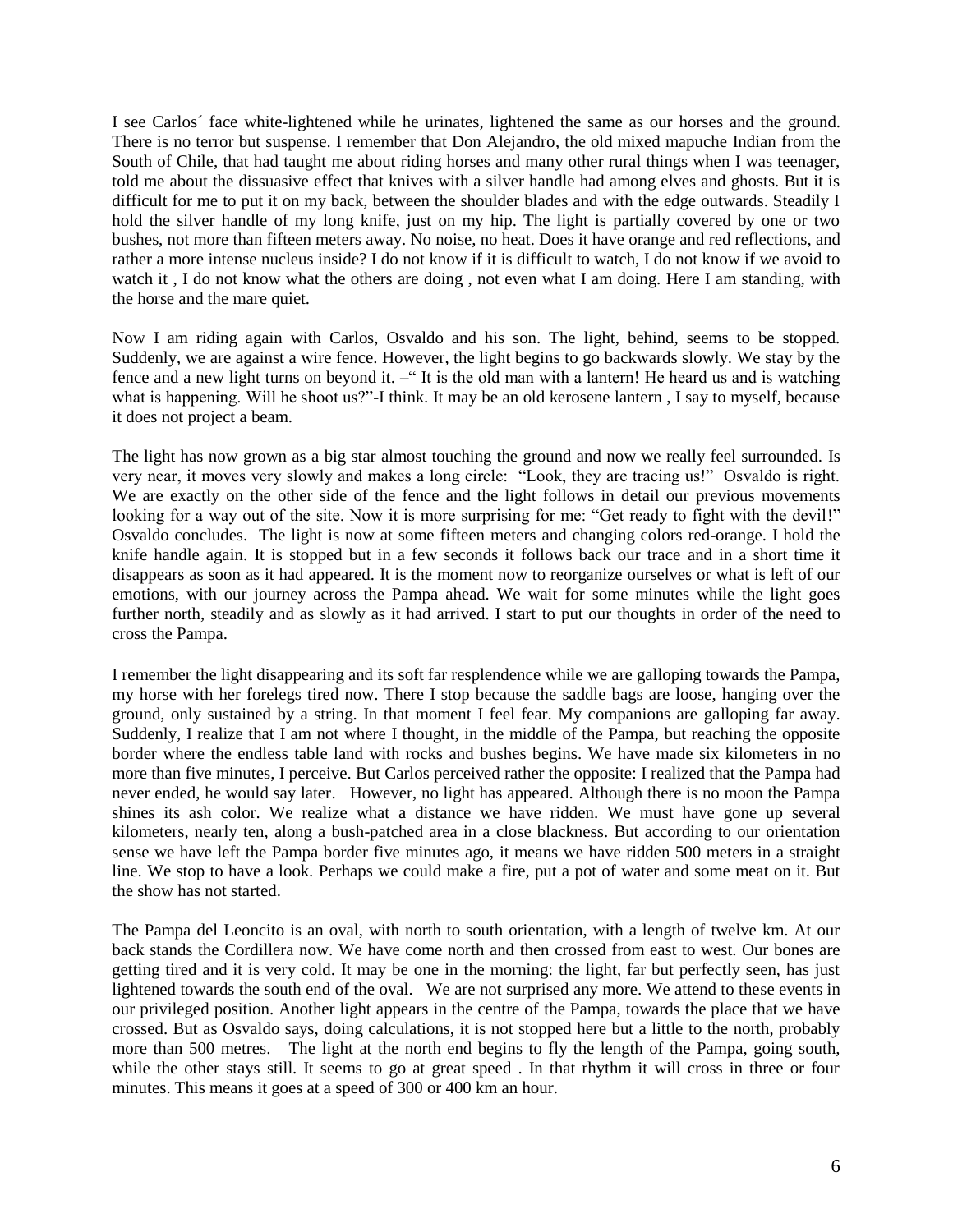Osvaldo, still worried by the ability of detecting the traces of luces malas. In fact, the light begins to slow down its flight and stops more than one kilometer ahead, passing just in front of the second light, at the exact point where its journey crosses ours. For a moment, perhaps a couple of minutes, we try to understand what the two lights are doing. The moving light is looking for our presence? Why is it ―combing‖ the area when we are not there any more? Why do they reappear now, having left us? Have they let us cross fast to make sure that we are not in the Pampa any more? But, what system is capable to perceive the traces of our march on the hard clay soil, not varying from the uncountable footprints of guanacos, wild cattle, other horses, cars that go across the Pampa in every direction?

Changing colors, turning from white-greenish to orange-reddish. These chromatic changes affect especially at the newly-arrived light, which also starts to manifest other slight transformations. It seems to get wider, have a bigger volume and at the same time go higher than the other, while red is the predominant color. In fact, the red comes apparently from a central nucleus meanwhile its volume nearly spherical tends to get flat on the vertical axis. With all the distance torsion I can say it looks like a cell now, in meiosis, when giving birth. And another light appears, this time from north. Now they are three. The light like a cell, in red, begins to go north, but briefly it dashes like a laser ray towards the sky, in an instantaneous oblique angle which during tenths of second's leaves printed in the retina a red line as a trace of its disappearance.

Further north over the table land where we stand, a red light comes floating over the treetops, flying low and at a good speed, but its low intensity shows it anyway more vulnerable or harmless, which at first only seemed a weak reflection is seen in a round shape, a soft spherical vapor and flat on the poles as it gets nearer.-It is not the inquisitive movements of the light-body, in a relatively dense glaucous body, like a cloud or a jelly galaxy, of the known presences. But different from the others, this one seems to approach with formal decision, straight to us, describing a semi parable but without hesitation: bigger each time, we watch it astonished, elbow to elbow on our horses in line like a wall of snouts against the wind.

Because of the nearness it has lost its transparent character, it has lost again its borders and in seconds it should pass over our heads. This seems to be the feared direct encounter, frontal with the Thing and although we know the horses will not frighten I hold the reins for not being left on foot in such runaway. It gets nearer and nearer and the collision is not heard. I will know it later I do not remember the point, the moment of this unavoidable contact.

Again, with my companions, the red cloud flies towards us; again the parable is repeated until it touches our heads. But, what is next? Does it continue its flight? Does it turn off? What? It comes flying again, nearly in the same direction, maybe nearer, in fact it has just passed, but I do not know what happens during his flight over us (backwards) and the new come (at the front). I only remember repeated comings. No continuity, no way out. My hands continue holding the reins. There is no sensation of a cut in our existence, or our conscience of being.

Again we are looking down the Pampa, to the east, mounted in a horizontal line of parallel horses. The two lights watch over the white plain, one in the centre and the other to the north, now they are complementing with a third one in the south edge, perhaps the same that had crossed the Pampa before, making then a sidereal meiosis , disappearing in the air, and maybe later, flying at a low height over our heads.

Those three lights locate themselves over the Pampa forming a triangle and they start to "talk". In unison at a terrific rhythm, they twinkle or tremble like the light of a computer disc. In fact the unison is relative, as they do not twinkle altogether; each one has its own speech, they do not turn on and off at the same and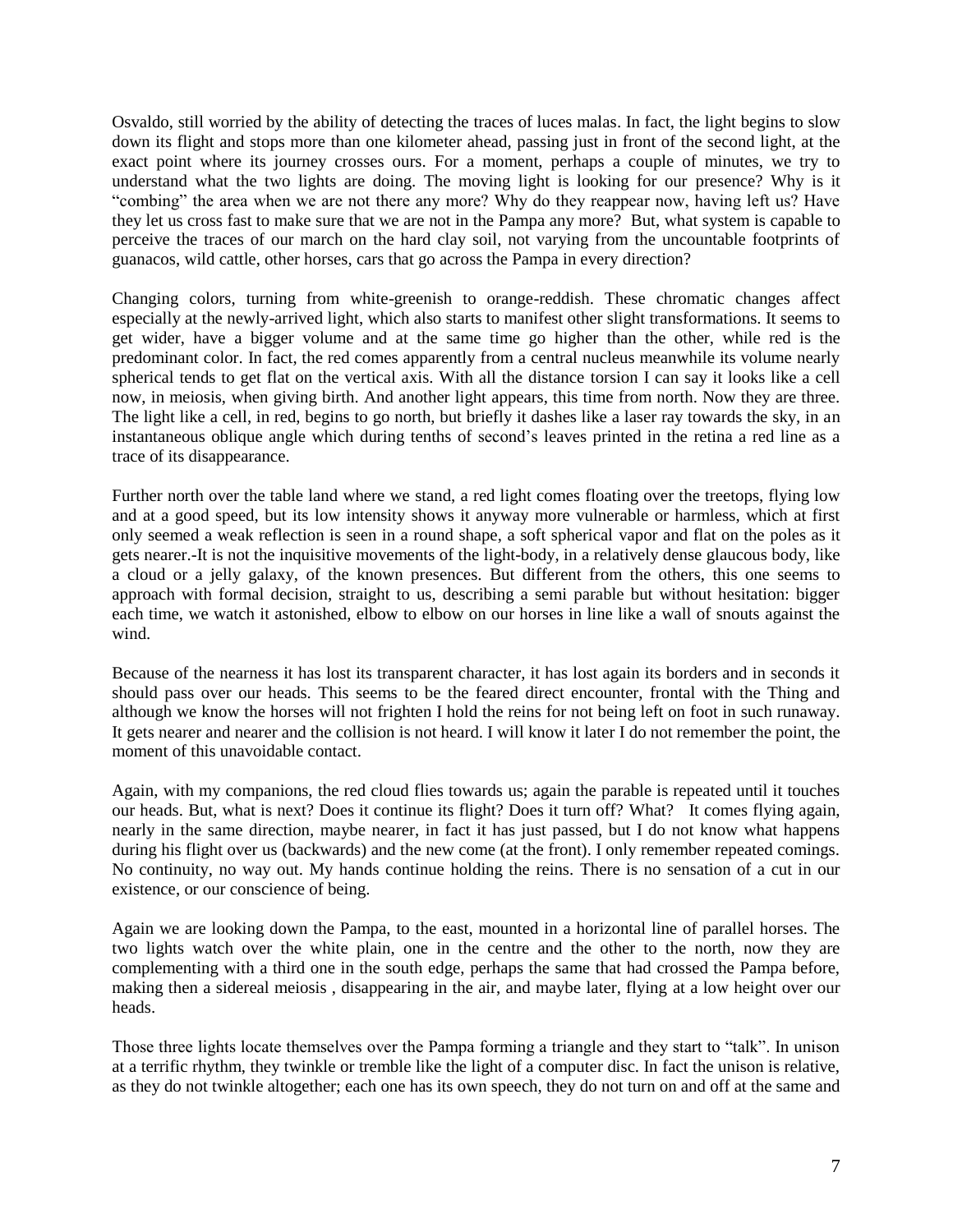exact moment. This goes on for fifteen or twenty minutes more, while one of my companions and I need to urinate. Surprisingly the lights turn off and disappear; they are not seen any more.

The journey will go on at dawn, but now we must look for somewhere to have something to eat. We start going up to leave the Pampa. It must be about two in the morning and in fifteen minutes we stop in an area with big bushes.

While we are unsaddling we put some meat to roast on a little fire among stones under the branches of a bush. Osvaldo takes out some cold spicy chicken and some wine, too. I go to urinate again, entering into the darkness that all of us fear, without saying anything. I give a dare to take some steps more, where the light of the fire does not lighten. I walk past my horse, and her ears are standing still, looking down giving an alert signal. But nothing happens. After having cut and eaten a piece of roasted meat I sleep on the ground, covered with the leathers of my saddle.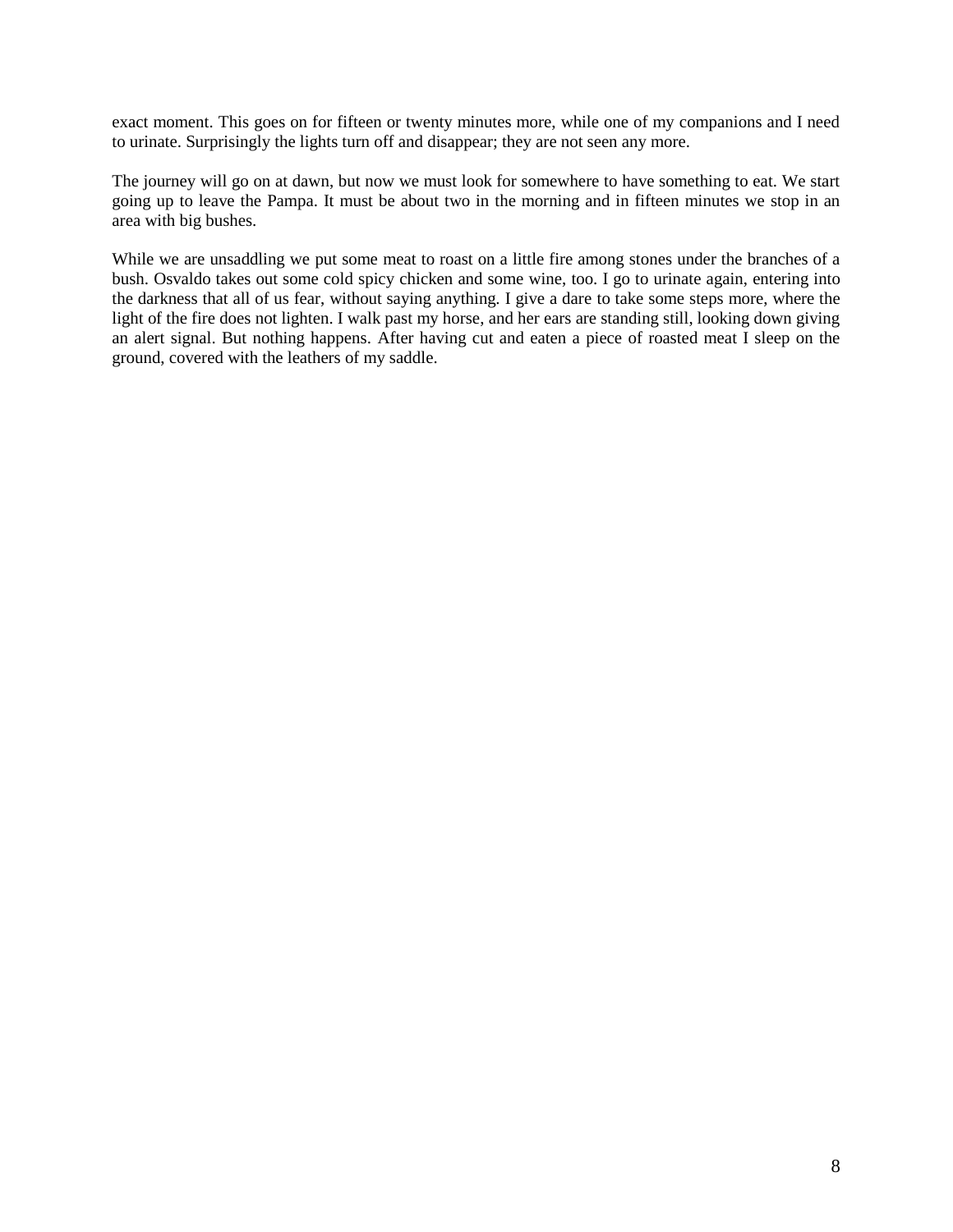# **PART II: ANALYSIS OF THE SIGHTING EXPERIENCE FROM A SCIENTIFIC AND ANTHROPOLOGICAL PERSPECTIVE:**

# **Claims about the subject: Reflections about an ethnography of the extraordinary**

The encounter with extraordinary events that question our own canons about "reality" and force ourselves to question supposed ontologisms seems to be one of the more seductive expectations of the ethnographical experience, but at the same time more resisted (and repressed) by the academic anthropology.

 In a certain way, from the formative movements of the disciplinary field, anthropologists have reflected about aspects of the social life of the natives connected to the "extraordinary", categorized very quickly as magic, witchcraft, shamanism, etc (speaking about the phenomena) or as myths, folklore, survivals (speaking about the representations in the native speech). However, the sincerity or explicit reflection on account of the anthropologists themselves about the direct experience of phenomena or extraordinary or super sensible, has implied serious difficulties to some investigators.

 Since a complex relationship between the empirical and the metaphysical (Oliveira en Carvalho 1993:76) was inscribed in the early formation of the anthropological knowledge (Carvalho 1993) the confrontation with the extraordinary, in the meaning of human capacities which escape from our idea of reality, has been systematically denied as a consequence of an hegemony of a scientific paradigm and positivist in the ethnographical practice and left behind by the academy towards non academic knowledge. However, some anthropologists have proposed to recover for ethnographical analysis different field experiences with the extraordinary or super sensible, as Carvalho himself with the shells oracles of xangós from Recife, Paul Stoler, Jean Favret-Saada and Carlos Castaneda with witchcraft, or Bruce Grindal with trance and resurrection.

 In this preliminary approach, I will speak about my own confrontation with the events exposed above, thinking up to what point the intent of anthropological objectivity about the "extraordinary", what without any doubt implies critical reflections about the ethnographical paradigm, can be intended from disciplinary categories, even "realist" and objectivist. Against certain tendency towards the ethnographical (self) criticism to the academic evident negation of reporting the "extraordinary" or "super sensible", consisting of impugning the capacity of the disciplinary formation to give account of these experiences, I believe the legacy of canons, logical breaches and contradictions of the own discipline, in fact, enable perspectives for an effective anthropological analysis, more productive than those centred in the deconstruction of the ethnographic speech.

Firstly, I would like to stop in what I consider an excessive confidence in the "magical" powers of writing to conjure the silence of the events and experiences out of the canons of "reality". Although I share the militant value of the literary critic of the ethnographic speech, both, for scientific and aesthetical reasons, I do not believe that the problem stated by the representation/analysis of the extraordinary phenomena of the field experience must be solved with priority in this instance. In some cases these approaches, which involve a rationalization – not negative- of the "unreal", the discussion about the ethnographical representation has been put in the centre again, denying the pertinence or relevance of what has been called the "ethnographical realism", on behalf of the suitable representation or analysis of the extraordinary.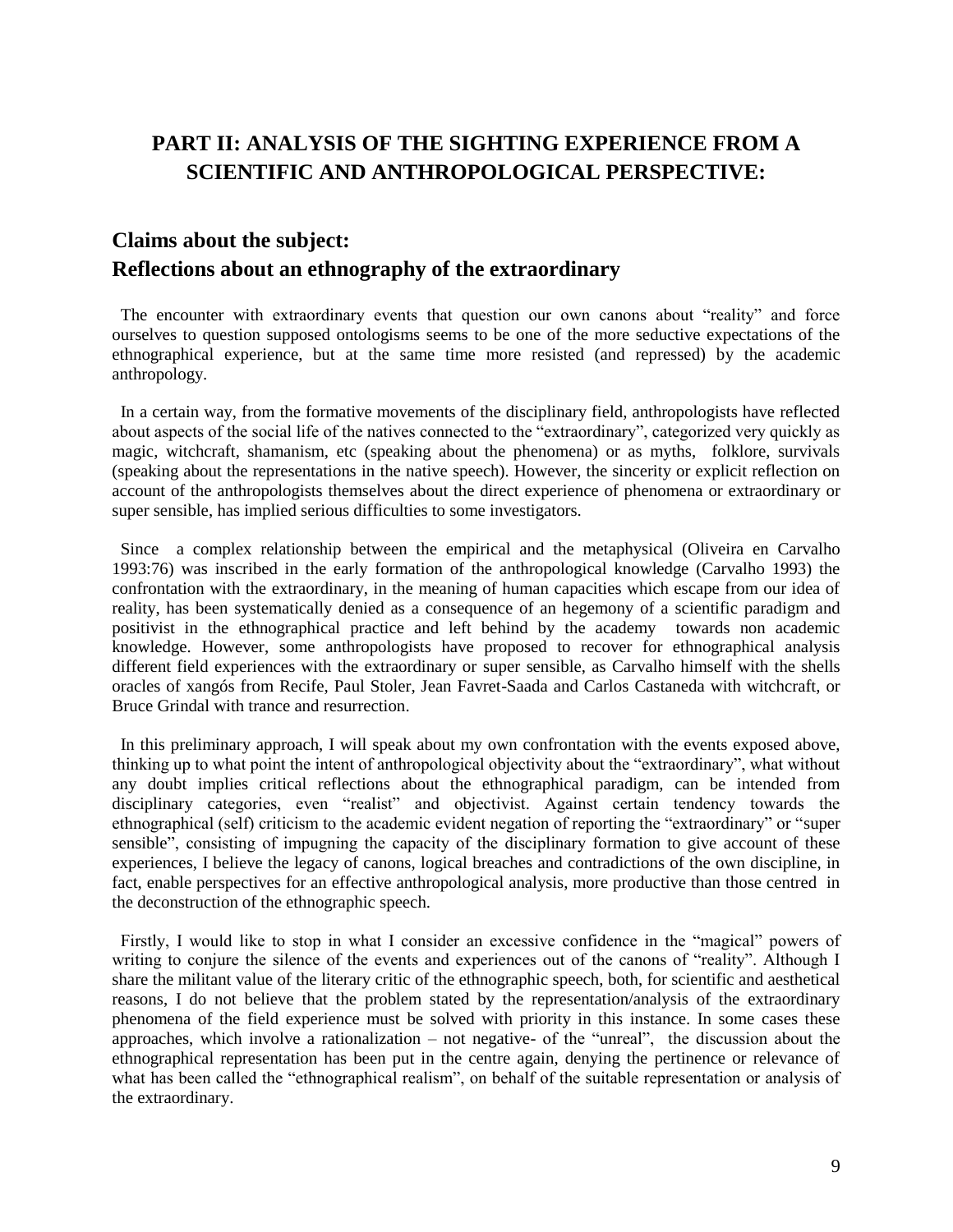Stoler, for example, points that the conventions of ethnographical representation limit the possibility of giving account of these phenomena: "usually we do not write what we want to write" (1989:47). Then, he praises Favret-Saada´s work (and his own) because he not only experiments with the conventions of the ethnographical realism but also challenges the "principal suppositions of the western epistemological tradition" (1989:50). Basically, to consider the topics "from the inside", both from the native logics and rather from the subjective experience of the investigator progressively compromised in these logics; Stoler´s critical experience was when he reacted as a wizard, not as an anthropologist, facing a situation presented in the field experience (1989:46)

 Stoler assures, for example, that nothing of his learning about social theory prepared him to give account of the powers of witchcraft, something that he only could do acting as a Songhay wizard. From it, he deduces that he will need in the future "to look for a different way of expression, a way in which the events become the author of the text and the writer becomes the interpreter of the event, who helps as a go-between to the readers and the event" (1989:54).

 But firstly, the search of a new authorial position and certain rhetorical changes as a way to subvert the ethnographical authority, takes part in the general agenda of criticism to the ethnographical gender, which has been known as one of the hegemonic tendencies of the deconstructive anthropology. But the contemporary deconstructive criticism of the textual strategies

of construction of ethnographical authority, in spite of its epistemological radicalism, has kept intact the refusal of accepting the ethnographical encounter with the extraordinary, as it is sustained by Carvalho (1993:82).

But, Why the defended search of a "different way of expression" where the events "become the author" (that is to say, the events in a certain way write themselves) and the anthropologist is their interpreter, it should deviate from the experience of witchcraft and not, as it in fact happens, from the impact of other ethnographical experiences within the unquestionable field of the "real"?

 In simplistic terms, we could wonder if the limitations attributed to ethnographical realism really are with regard to the rhetorical forms of textual expression or the types of habilitated topics, or rather to the objects it constructs, the true ways and the strategies of demonstration, proof, the methods used in the recording of information and the conditions and established procedures so that the information becomes "data".

 I prefer to introduce the distinction that Fabian (1990) establishes between literary and epistemological realism in the frame of "ethnographical realism", so that the debate about the representation does not paralyse an effort of objectivity about the ethnographical experience with the extraordinary. Fabian suggests that the criticism to the style has frequently confused both types of realism and the experimentation with styles has looked for, in fact, more realism by means of "non realists" styles. What makes the representation difficult, "the crisis of the style" is more the false epistemological realism than the conventions of literary realism. What would prevent to represent by means of "realist" styles extraordinary experiences which defy the realist epistemologies? In fact, I believe that it is not only in discussion up to what point new ways of writing guarantee a greater approach, a new epistemology, to give account of what a realist epistemology does not admit, but also that the formation in the ethnographical paradigms, including certain gnoseologic pulsions inscribed in the ethnographical canon, have not habilitated it to construct the extraordinary as an object of investigation.

Now, why the "non realist" styles should represent better (or worse) the reality or "unreality" than the ―realist‖ styles? Let's take Carlos Castaneda´s Case. If we attend to *Las enseñanzas de Don Juan* –Don Juan´s Teachings— (1980 [1968]), the first and most famous book of his saga about the well known Yaki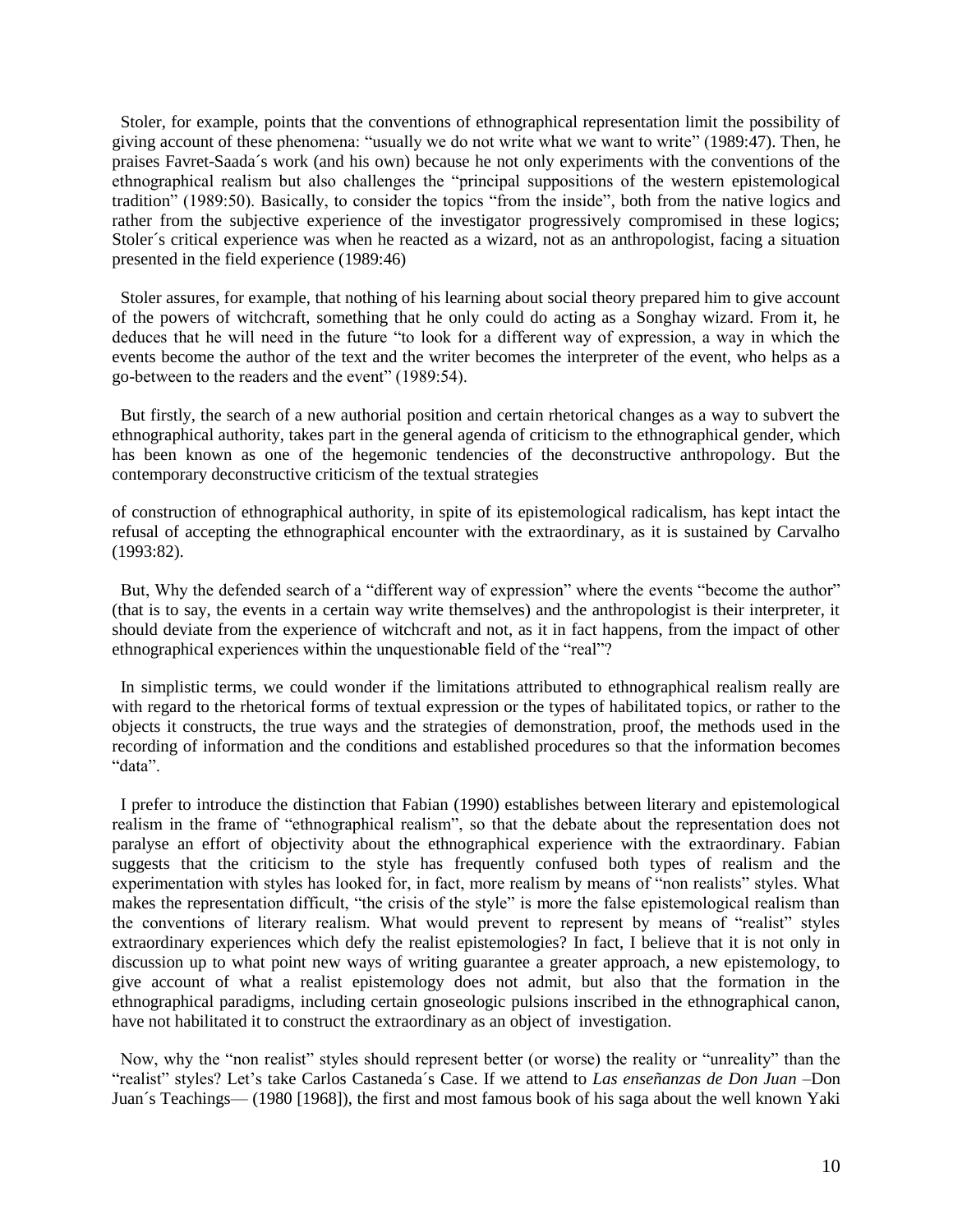wizard, we will remember that the rhetorical structure of the novel is not far from the typical "realist" compromises based in the literature of the XIX century for the style of the novel (and the ethnographical realism): an author who defines himself as an observer protagonist and ego-centred narrator, a true authorial Ego. The look of the western urban subject – and instructed: the scientist – about the pre-modern world, countryman, and pre-scientist. A meticulous description of the "facts", with a language that clearly builds the space and temporal circumstances and the actantial positions. A narration which intends to demonstrate the truth and reality of the narrated, no matter how surprising it may be. And here is the basic point: The "extraordinary" events narrated by Castaneda, his intention to know them including his narration about how he gets to learn the epistemology of Don Juan to achieve his aim to be a wizard, resigning the scientific approach, do not imply that the author leaves the idea of exposing the facts in the most objective and possible way, to show the "truth" offering data from his empiric experience. The only thing that Castaneda (or rather his character-authorial Ego) seems to put in crisis of the literary realism, and only in part, is precisely its more epistemological aspect: the positivist rationalization of experience. But also here we should be careful in identifying rationalism and realism, as literary realism stands more in the proceedings of description of the sensitive experience than in offering finished rational explanations in positivist terms. This is evident in many realist novels that deal about the fantastic (let's think in Edgar Alan Poe) or they include fantastic or "irrational" elements (Melville, Conrad, etc) without leaving realist styles, even rationalist, in description and exposition. If we went back to Castaneda, we could say that his strategy of writing consists rather of forcing a thick "realist description" of "unreal" facts.

Before rehearsing a general impugnation to the rhetorical instruments by the incapacity of "giving" account of" we should recognise first that this incapacity, this lack, has been the horizon for the anthropological desire from which the force of ethnographical knowledge acts, and one of the principal values (exotism, *ostranenia*) from the disciplinary ethos: as Carvalho himself points, to confront and apprehend not only the standard difficulties – from a theoretical canon – from those cultural and social confrontations which one tries to explore, interpret, explain or translate, but also what is radically different, the inapprehensive, the unspeakable in our scientific terms, cultural or ritual, and face the frontier of the cognoscible. To name the unexpected of a field situation as something that detonates or should detonate a deep re-accommodation of our theoretical or gnoseological budgets, our way of thinking or our being in the world, it is not then, an external postulate of the ethnographical tradition.

 Why not codify then the situation in terms of a conventional ethnographical scheme, and apply for example, typical categories of the anthropological theory to the interpretations of the facts? Perhaps this would be a greater proof, as much to the ethnographical representations as to the "realist" epistemologies: to intent to give account of the events and intuitions related to the extraordinary without hurrying to categorise the extraordinary phenomena within the traditional taxonomy of the theory and the ethnographical writing, as "magic", "witchcraft", "trance" or even "super sensible".

### **The culture of the "Other"**

Who attends "*the Other*" as a legitimate object of investigation? Humanism or science? Natural science or Social science?

To intent an objective account of events than do not respond in principle to the taxonomy of proper objects of a particular scientific field faces us to a first dilemma concerning with the disciplinary competence. So, without moving from the scientific disciplines (or that debate its scientific self), may they be exact, natural or social…Who should study these kind of phenomena? The physicists? The astronomers? The biologists? The anthropologists?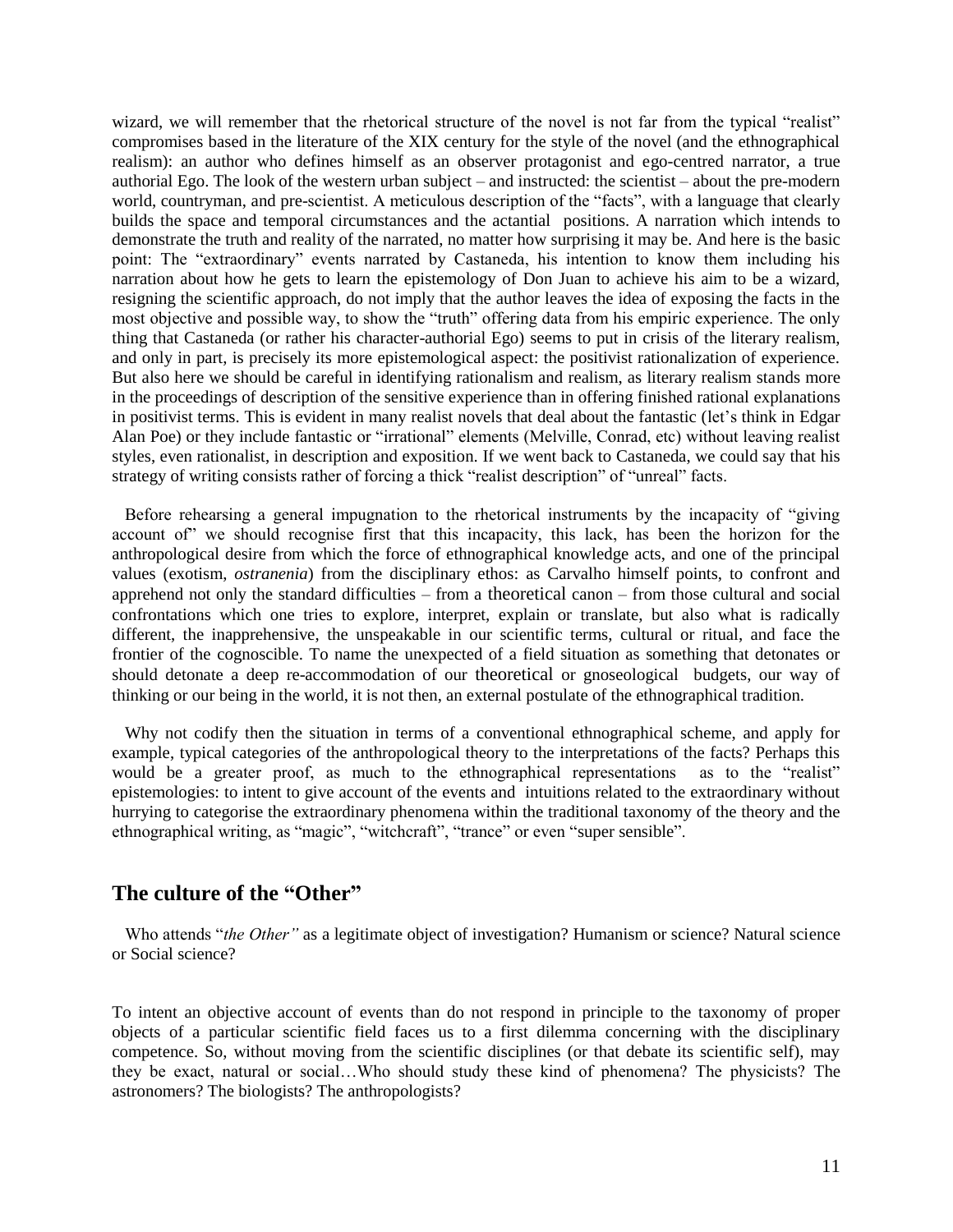Let's return to our case. Without any doubt a physicist might argue his competence in the study of the properties of light and movement, probably the materiality and energy of the "objects"/found events/lived in my experience; of course that the experimentation, measurement, in controlled conditions of the different variables of analysis would present a difficult obstacle (perhaps not impossible) to save, although not so much as the main requirement which would be ontological,

and concerns to the categorization as a physical object with material properties susceptible of physical analysis to something which has not been (in principle) previously "proved" as existent, it means registered, measured, etc. Astronomers would find themselves with similar difficulties to which would be added that they should argue the relation of those objects/events with cosmic phenomena, and adapt the scale of their methodology of register and analysis. Biologists would have very similar difficulties related to experimentation, measurement, register, ontological validation, to what is added the requirement of associating the phenomena related to living beings.

 Humanistic disciplines and social sciences, further than the exotic thing that these levels could result to the majority of their practitioners, would find less problems in the moment of legitimate the approach: A historian would not have greater problems than to make a fool of himself if he investigated different oral and written sources and articulated not only a temporal organization of the information that describes analogue events and objects, in a period of time, a region, determined social groups, etc, but interpreted the impact, the value, the social and cultural effects of them; of course, he should decide if the descriptions are about real facts, if they are mythical or religious constructions, cultural representations, etc. As for a psychologist, it is possible he had some interest in determining the characteristics of these events in psychic representations, or assuming the "real" character of the objects, study the effects of the "contact" of the eventual witnesses.

 It is very difficult for anthropology to be able to claim an eminent competence about the study of the objects in themselves, as it is not evident that they are "human" phenomena. But as far as they take part of the collective experience, although we classify them as "representations", an anthropologist can study with total legitimacy these phenomena as cultural dynamic of the social actors without the need of taking no other effort of validation of the factual events. Now: if those "events" are incorporated in the own ethnographical experience of the anthropologist and they do not belong any more exclusively to the natives´ speech, the value given to observation or the field experience as authority of the ethnographical knowledge, it opens the possibility of interrogation about those events as reality, besides its social and cultural elaboration, including as a phenomenon linked to the actors´ practices, in the way that Stoler and Carvalho argue, as for "expansion of human capacities" or "ultra sensible" phenomena.

 One of the topics about which Stoler and Carvalho elaborate their criticism to the positivist repression/realist objectivist of the extraordinary, is in the academic reject to consider "extraempiric", "ultrasensible" phenomena (Carvalho 1993:76), or accessible by non-physiological

senses. I consider this as one of the weaknesses in Carvalho's argumentation, as in Stoler's: to equalize extraordinary with "ultrasensible" or "extraempiric". In fact, the intent of rescue of the phenomena which are not "observable" or not even able to be "smelled", "heard", "tasted" or "touched" for the ethnographical analysis, leads to not considering adequately the possibility that many events or objects (rather "objective" potentials) extraordinary in the field experience may manifest a strictly "empiric" character, and be analysed from the platform. Differently from Carvalho and Stoler I prefer not to taxonomy my field experiences as a contact with neither "ultrasensible" nor extraempiric phenomena since they were mediated by a plentiful sensorial activity.

 The main problem would not stand so much, or not only, in the difficulty of the perception of the events linked to the extraordinary, but in its objectification with the purpose of the production of knowledge. As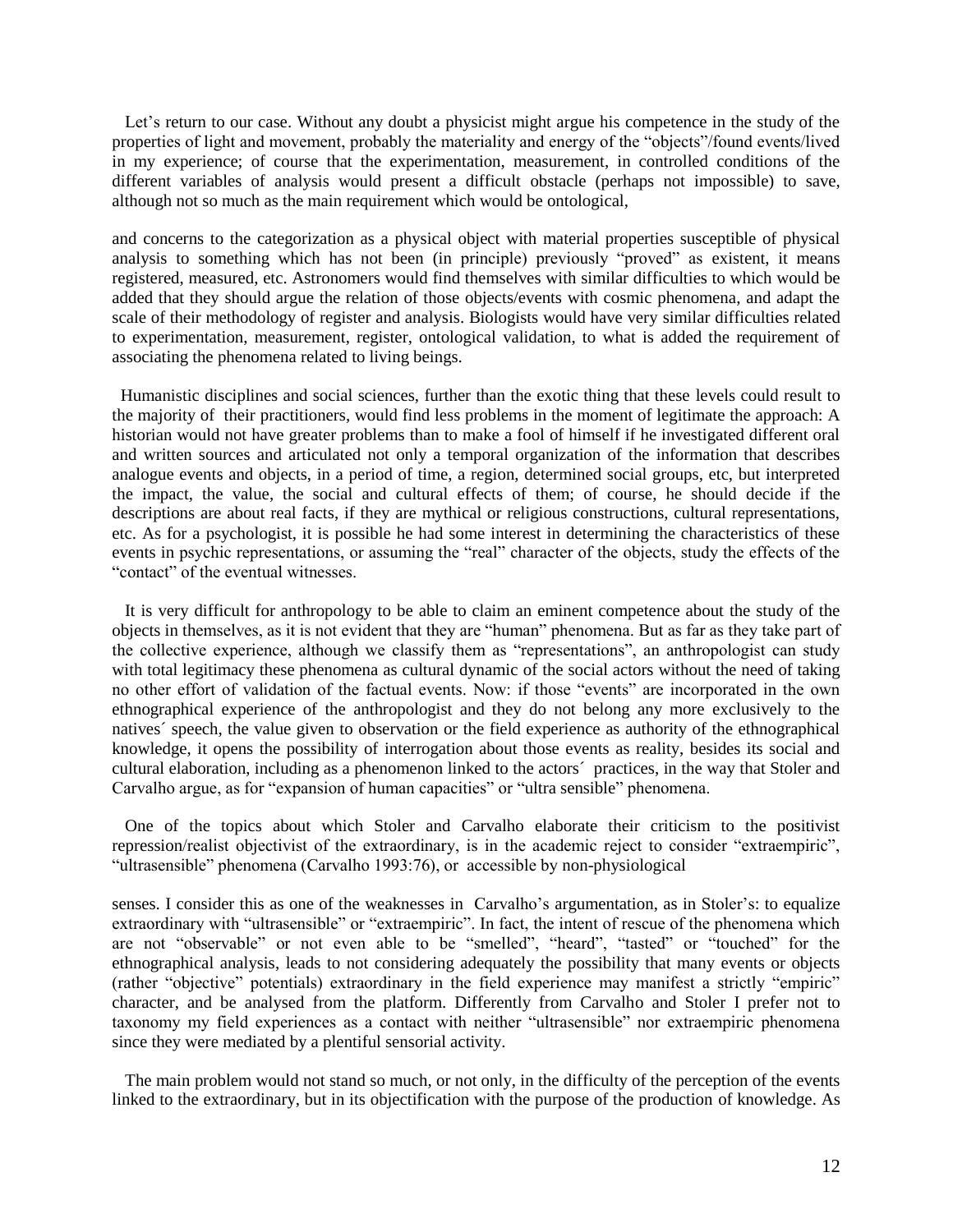Carvalho affirms "...everything happens as if suddenly, in the moment when the anthropologist finally finds what he was looking for- a signal in the native's experience, in an extension of his own human capacities- he does not know what to do with it any more. It means, he no longer accepts it as a legitimate object of study" (Carvalho 1993:82).

 But a very different spectrum of investigation opens if we consider, as in our case, the possibility that the ethnographer is the witness of events that without decaying from "ultra sensible" levels, are extraordinary and cannot be classified but also broadly observed and would allow its objectification on account of the observer focusing his empiricism.

 But, why the pertinence of anthropology and not other fields of knowledge to introduce or construct those phenomena as susceptible objects to be investigated? We could start watching the difficulty of classifying totally from an ontological point of view, as own of a determined order of being, and we could not assure either it deals or not of elements linked to human or not human capacities, natural or artificial, biological or not, physical or not. It is not difficult either to appreciate the difficulty of classifying them, even in the most epistemological sense, as a proper object of a determined sphere of knowledge. However, I sustain that Anthropology is in condition to demand its approach to these phenomena, habilitated inclusively from certain principles of the disciplinary canon.

 In the first place, in a practical scientific sense, different from the epistemological and methodological limitations of natural and exact sciences to legitimate its objectification and validation in these types of events, the quantitative character of the ethnographical observation, with all its positivist corset, allows to verify as empiric "reality" what the ethnographer observed without any other means of register than his field notes. If we introduce this experience into the ethnographical authority given by the "to be there" of the anthropologist, his inclusion as legitimate object of the order of reality, it is sustainable even in the center of an ethnographical frame of positivist slope. On the other hand, as a rendezvous with the objectivist exigencies and different from the "supersensitive" events, we must add the fact that we do not deal here with extraempirical phenomena but perfectly contrasting with the physiological senses. Besides, although it may not be legitimate to assure limitedly that the events which I am speaking about are linked to human capacities, it is possible to affirm, so I want to demonstrate, that the events and relieved objects responded to certain regularities and diversities that may be interpreted as actions, behaviours, more than "natural" events of a purely physical order. These "behaviours" may be better understood as originated by sensitive dispositions, instinctive or voluntary, or product of an intelligent programme, and not as properties of unanimated objects.

Now, if we can use provisionally the category "behaviour", it is not possible to affirm that those behaviours are exteriorisations of living beings in the way that Biology or Natural Science defines them. So, biology would require a contrast impossible to do by the simple circumstantial observation of the described phenomena. Here is where an ethnographical approach orientated from a paradigm of cultural behaviour would allow an approximation to the phenomena even without contrasting the biological character of the objects. It is the same criterion with which can be considered manifestations of culture to inanimate objects but material (the "material culture"), or also they can be animated thanks to human action (programming, automatism).

 As an anthropologist, the first thing I asked to myself when watching that the observed objects had a diversified, complex behaviour and with irregularities, was if we could think or interpret those behaviours starting from categories of cultural or social analysis. Really: starting from the perceptions of the specific, recurrent and differenced "behaviours" we could speculate about the possibly cultural character of the phenomena/objects starting from concepts as social interaction, communication, abstraction/symbolization, perception, adaptation.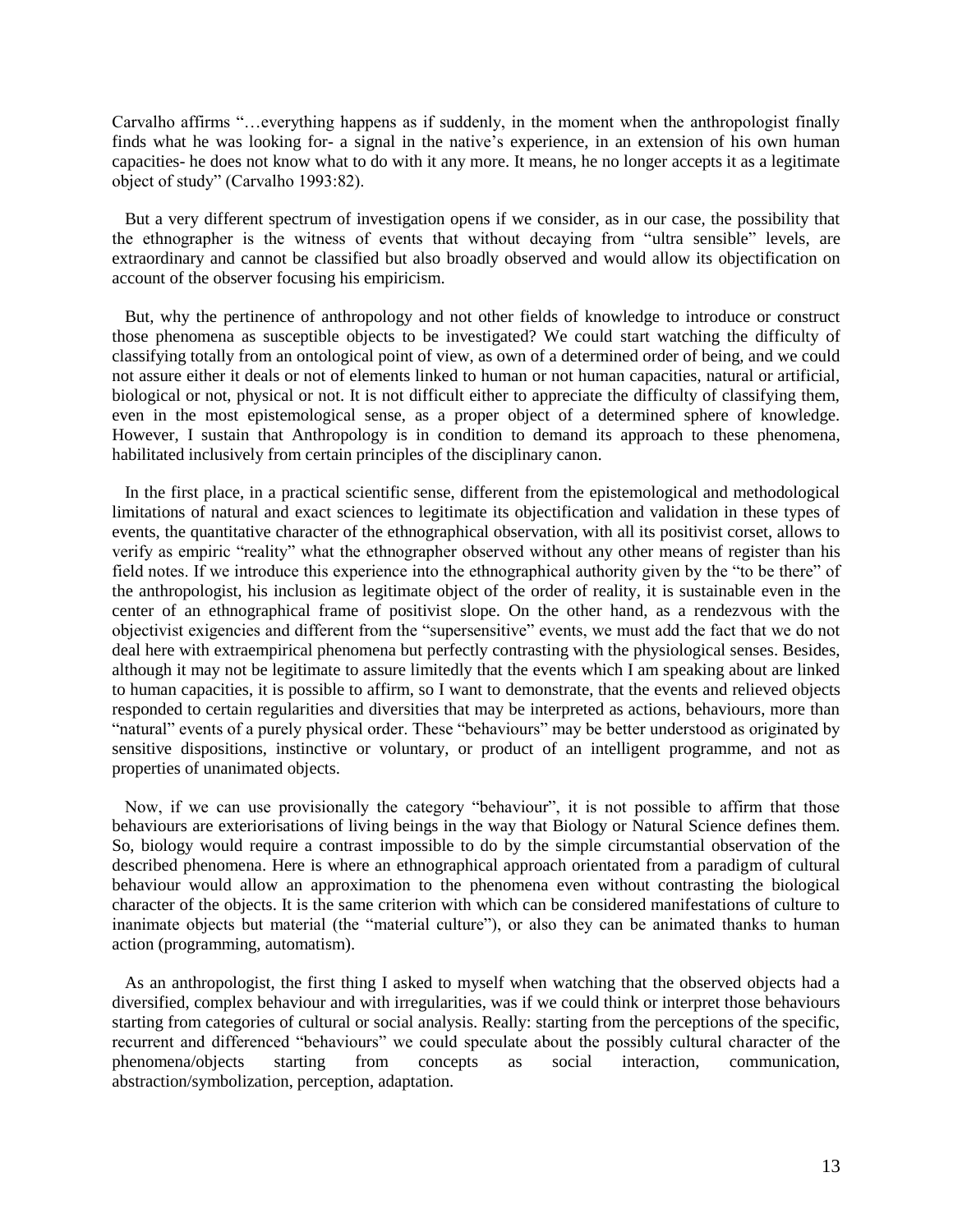I propose then, that it is viable an essay of "culturization" of "the Other". Of course, if I succeeded in this proposal we would be facing a real revolution of the anthropological paradigm which would imply to admit that culture is not only a phenomenon of the human praxis. For this, it is necessary to suspend an anthropocentric projection in the objectification of "the Other" that associates "culture" to "humanity". The risk of ethnocentrism inherent to the relation with the Other cultural human, takes a risk of anthropocentrism in the relation with the Other cultural not necessarily human. (which evidences once more the relative character of the ethnographical otherness).

Really: from the reading of my own description of the meeting with the "lights", it can be thought that these experiences caused a displacement in the position of the ethnographical Other. While my initial "other", my ethnographical object was represented initially by my native companions in the crossing, the confrontation with extraordinary phenomena described, and necessity of consenting explanations and attitudes in front of it, it finished introducing a new distinction between a "We" that sums with all the differences, to the ethnographer and his previous "others", in front of "the" Other, a new Other that emerges as "really" radical.

How can the "culture" of The Other be boarded?

 Firstly, I need to explain again that this is a very preliminary essay that pretends to sketch a scope of investigation more than completing a study. So, I will limit myself to present what I believe are ethnographical perspectives applicable to our object.

 On the one hand, we have the possibility to incorporate to the analysis the history of those phenomena and the interpretations of different social actors on them. This could be complemented with the objectification of the interpretations of the actors about the events, replacing the cultural contexts that inform them. To do this, we can start for example, from the descriptions of the local actors from whom I have several recorded registers, previous to my own experience. Then, in the regional literature and other documentary sources we find analogous descriptions, which sometimes have been lived by the narrators themselves. Of course, in each case we can attend to the order of the representations and the native theories as to the reconstruction of the "factuality" of the events in different times and places. Here it is necessary to attend to the contradictions among epistemological and cultural frames of the narrators, inclusive to the skeptical influence of paradigms of disciplines that board the "fantastic" narrations as folklore<sup>1</sup>.

 On the other hand, the confrontation of interpretations and representations could continue, in a more reflexive sense, analysing my own experience from the own impulses of objectification/categorization of the extraordinary, my companions´ and mine, as different cultural practices or shared with those who in the first moment were the "others" of my ethnography.

 But the principal point I want to defend is that we can also intent an analytical approach to my own field experience, playing with the possibility of constructing ethnographical "data" from the extraordinary

<sup>1&</sup>lt;br>The Argentine folklorist-historian Draghi Lucero, in his novel "La Cabra de Plata (The Silver Goat), 1978, gives a description of his encounter with "la luz mala" (The bad light): the protagonist, a historian and folklorist doctor (the author's alter ego) who as an old man shelters himself away from modern life, is round a campfire with woodcutters when one of them talks about "la luz mala" (the ghost of a murdered man) that appears in a certain place. The doctor "as a scientist" cannot convince the audience that it is a fluorescence produced by organic matters in decay. The woodcutter invites him to see it and when arriving at the place he sees or "believes" to see a "floating light that seemed to swim in the breeze, as if it came nearer…"(143). After running away in terror "in a new resignation of being" because of which "he descended centuries, millennia of shivers in a total resignation of his culture"(144) the professor faces an epistemological and social dilemma : "What explanation should I give to my colleagues in the University?" "Humanity marched during millennia through a magical world… in spite of the new science that submits everything...Do not mix with the taboos : "guarda e passa"-as Alighieri said. There are phenomena that must be watched from far away…Follow your routine path and you will be free from ridiculous things like the one you have just done. You, who for your culture and current attitudes belong to the antifolk, you introduced yourself as an intruder, to the hidden substance of Folklore".(146)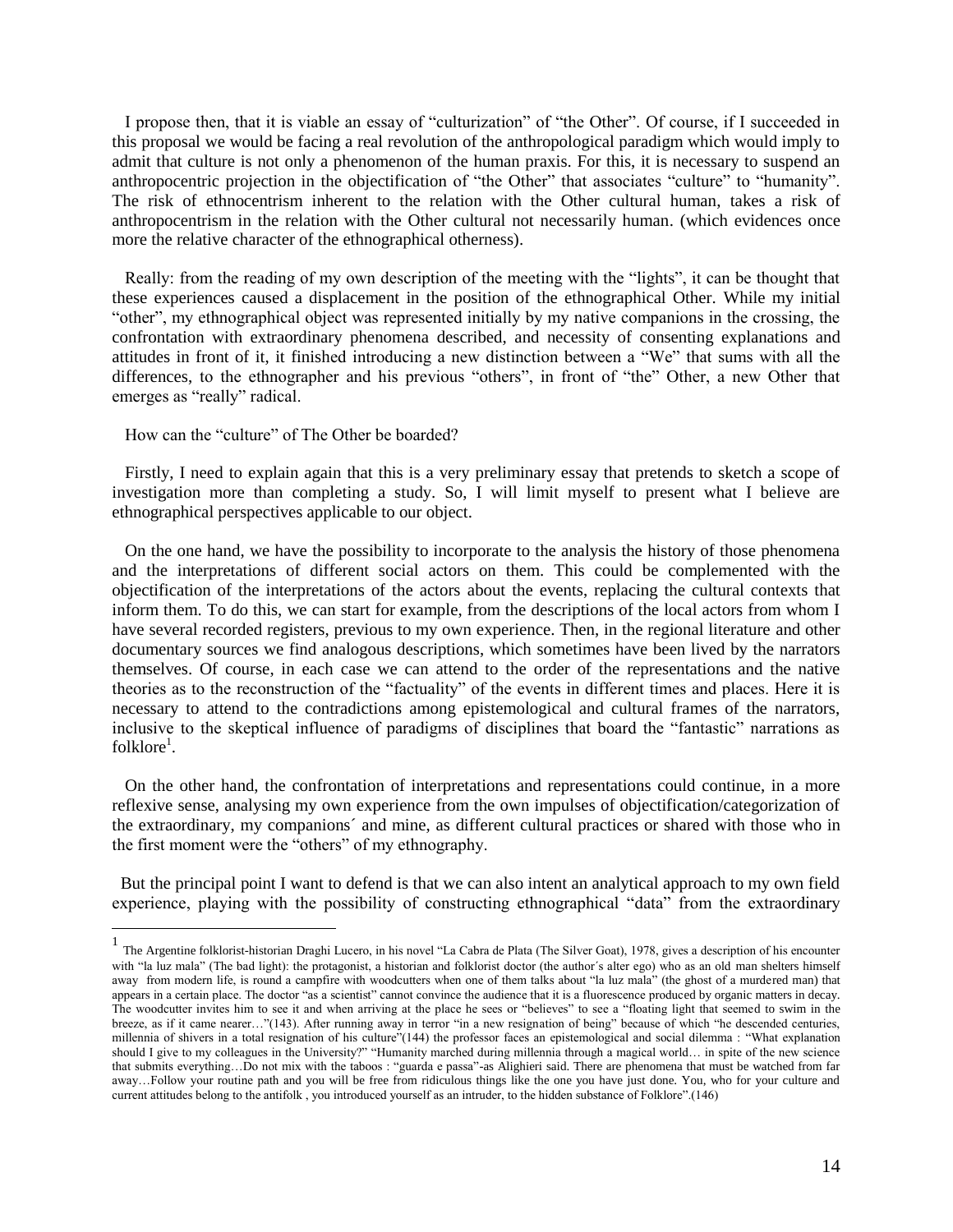experiences intending to make them objective. This construction could start with the description of the ―Other‖ applying different categories of social and cultural analysis. For example: we could say that the described objects kept a series of behaviour, differenced but with regularities, integrating a sequence. Of course, this description does not take into consideration what is not observable, or possible oblivions, or the impossibility to register possible ways of manifestation. This supposition of unobservable or clearly perceptible manifestations can derive as conclusion of a series of incongruence in our perception, as the breaches in the relation space-time, or the "amnesia" about events that logically should have happened (lights that reach us reiterated numerous? times, which we do not remember when they went away).

 A first classification of the observed or observable behaviours of the objects that take our interest may be the following:

- 1. Appearance, approximation movements and repeated disappearances up to a distance of a hundred metres.
- 2. Quick movement in the air, bounces in different directions, and return to the turning point in less than a second
- 3. Interval without manifestation.
- 4. Very slow approximation from twenty or thirty kilometres to a distance of fifteen metres and equivalent retreat; with chromatic changes from white-greenish to orange-reddish; important increase in the size of the objects; luminous contact.
- 5. Appearance and approximation of a similar object simultaneously with the final stage of approximation of the former object, with following of traces and equivalent chromatic changes, though with a quick disappearance.
- 6. Interval with the only manifestation of a long-lasting retreat of the luminous object up to twenty or thirty kilometres.
- 7. Appearance and displacement of lights over the Pampa del Leoncito, chromatic changes, shape changes, simultaneous relative formation among the three objects, detection of traces (prints) at a great distance, flight and disappearance in the air of one of the objects.
- 8. Flight and direct approximation up to zero distance with regard to us (several times) of a red luminous object apparently of low density.
- 9. Reappearance of the third light in the Pampa del Leoncito and then a set of luminous signals in static position.

 From this classification we can affirm that in the events 1, 4, 5, 7, 8, there were evidences of interactions of the objects with our group: The approximation movements show at least some kind of recognition or acknowledge of our presence and orientation of their behaviour with regard to our own movements. These interactions fulfilled different patterns and they also implied transformations of the behaviour along with the succession of events, which were solved by progressive approximations to lesser distances and for more prolonged times.

Perhaps it seems hasty to classify as "social" the interactions with the described objects, at least in the meaning applied to human behaviour. However, it could hardly be questioned the social character as a general category, in the way it can be applied to the behaviour of certain living species. Really, the interactions implied in some cases factors of collective organization of the objects, such as coordinated approximation of two of the objects at the same time (5) and coordination of their movements (7, 9). But we should add another component: the existence of communication phenomena among the objects and with regard to our group.

 In event 9 we have a period of no less than fifteen minutes during which the luminous objects made in unison bright signals located in a triangular formation, covering the extremes of the Pampa.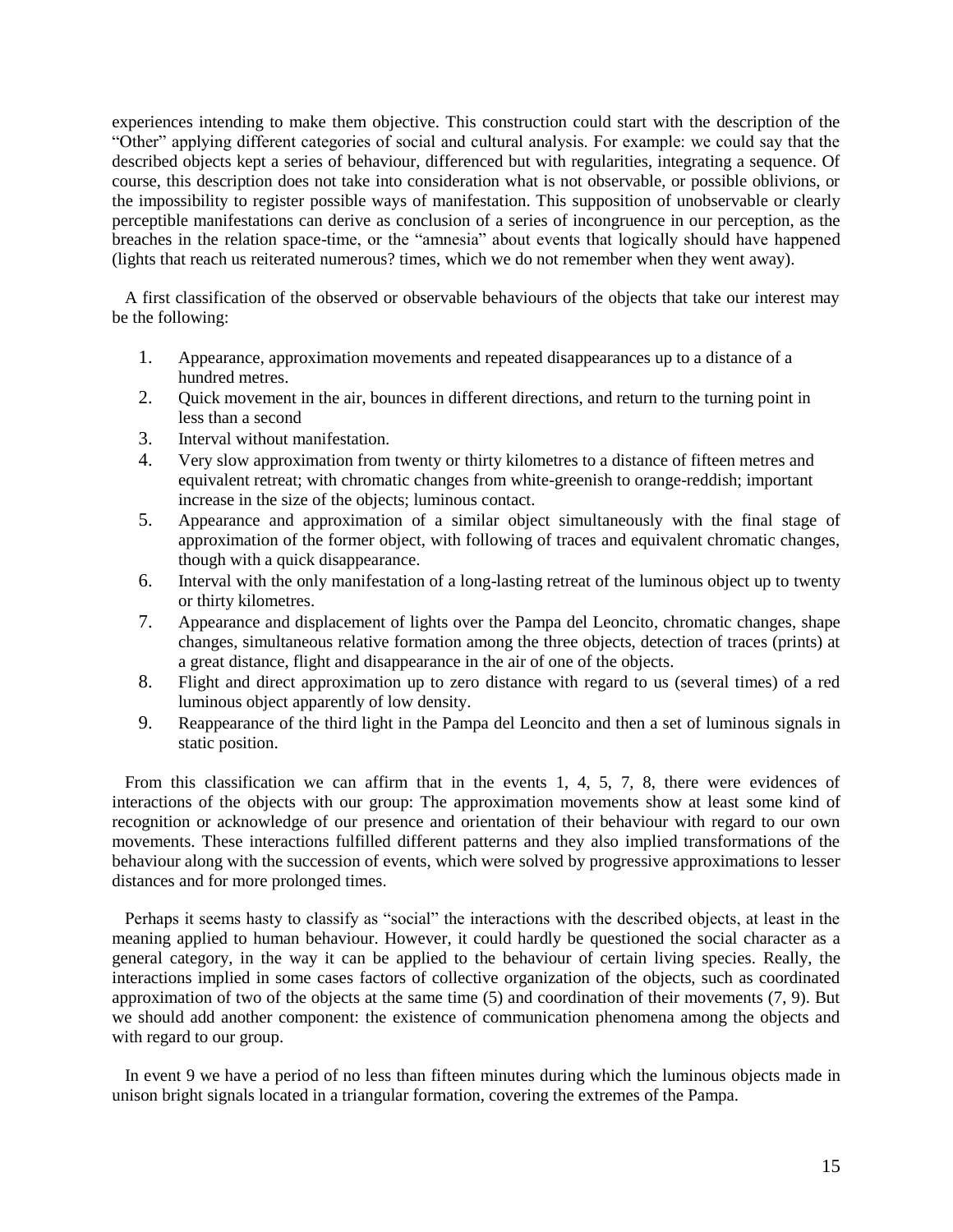Apparently the luminous signals were interpreted by the objects: that is to say, taking in account more than the simple emission, the reception of the others, evidenced because the three objects began to send flashes in a brief succession until doing it simultaneously. If this affirmation were right, we could risk as a hypothesis that the behaviour of the objects includes the symbolic function; they are able to express themselves by means of a code which implies the capacity of abstraction, displacement and representation, that is to say, the substitution of an object by another that represents it, by means of shared signs.

 It would also be possible to apply to this event a scheme of communication emitter-message-receiver, where we could decipher their language that is conveyed the luminous signals. This leads us to another question, consisting in how the objects not only emit but also perceive the luminous signals. Is it a natural property, as the organs of the senses or the photosynthetic cells? Is it a technological capacity, the same as a photoelectrical cell?

 In the first case, we would be in front of a proof of the biological character of the objects. In the second case, we would be in front of a proof of their cultural character, further than the confirmation if the objects themselves are a technological product or if they are living beings with technological developments in use.

 But turning to the concepts of social interaction and communication applied to the events and objects of reference, we failed to praise the phenomena of communication among the objects and our group. Really, we can also propose that this type of communication (and then the social interaction) was also given in the events 5 and 7. In the first case we have the tracing of prints at night by one of the objects. That behaviour not only implies the recognition of traces of our previous presence in a place, but also the recognition that those traces organized in succession, represented a previous sequence of movements. In case 7, such recognition seems to have taken place with regard to the traces of our journey in the Pampa. In both cases (5 and 7) it can be applied, as we said for the events of communication among the objects, the question for the biological or technological origin of this capacity of perception. If we accepted a biological source, we could suppose that this perception is quite a developed capacity, either it is "visual" or any other type: we could admit that we are facing a visual capacity, this is a perception based in the detection of luminous effects on the bodies ( in concordance with the perception of luminous signals which we have already analysed), or in front of non-visual capacity (as smell or touch) which allows to recognise prints on the ground starting from the contact with an organ. Finally, we could also suppose a perception of auditory type as the orientation mechanisms in the bat, which is based in the bouncing of sound emissions on the surface of physical bodies. We could also think hypothetically about a capacity of perception given by a determined technology, which makes us value our pondering to the cultural character of the objects.

 Anyway, not only in this but also in other manifestation of communication, we may think in the presence of two components more of the social action: intentional character and rationality. Rationality would be at first given by the repeated patterns of behaviour in relation with the interaction with our group, following at least a (discernible) logic, the one with approximation and contact with us, the detection and following of our activity. Intention, even it is not prerogative of every behaviour (in a biological sense) is deductible (detectable?) in every communication phenomenon as the one we have tried to describe. The presence of an intention of communicating a determined message would be present at least in the exchange of signals observed among the objects. With regard to non strictly ―communicative‖ actions, as the approximation movements, maybe we can suppose a verified intentional character because of the control over the degree of approximation of the objects towards us, which was slow and complex but showed varied strategies.